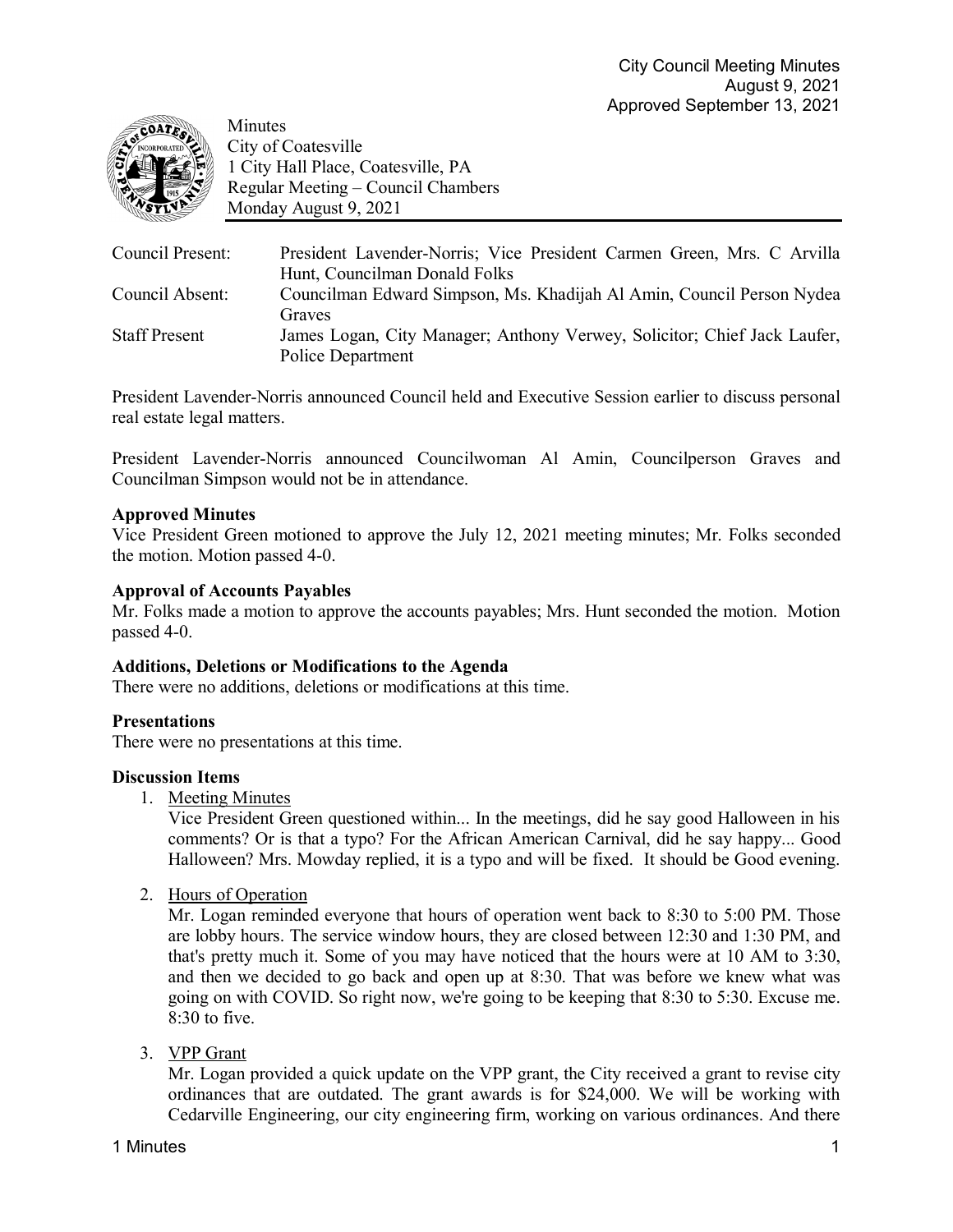has been a series of emails gone out with the requirement to have a community advisory group to help us identify some ordinances that we need changed. Cedarville and the county, Kevin Meyers, they are helping us coordinate the advisory group. I think some of you may have received an email asking if you would like to be a volunteer. And when we go through the process of identifying ordinances that need to be updated, changed, or deleted, that's the process. Vice President Green asked so ordinances, you're saying, with your laws on the book, how would citizens be able to delete things? Mr. Logan replied they won't delete them. They'll still be looking at them once they have been identified. It's just a way to get our residents involved and have them look at their... They're not making the decision on those. They're just going to help us identify some things.

## 4. CDC Update – Mask Requirements

Mr. Logan stated as he mentioned earlier, we're following the CDC guidelines. Many people have asked, is the City going to declare a state of emergency? We're following the CDC. We're also following the county. At this point, many of you may know that we are in what they call the yellow phase right now, which is moderate. That's what they call it. But if you go online to the CDC's website, it will give you a summary of recent changes. The updates that I'm looking at are updates as of July 27th, 2021. And basically, one of the bullets, I'll read it, says that it added a recommended for fully vaccinated people to wear a mask in public, indoor settings, in areas of substantial or high transmission. Added information that fully vaccinated people might choose to wear a mask regardless of the level of transmission, particularly if they are immunocompromised or at increased risk for severe disease from COVID-19, or if they have someone in their household who is compromised or can be compromised, has an increased risk of severe disease, or not fully vaccinated. It goes on for about four or five other bullets here, but once again, we are following the CDC guidelines. And in the municipal building, as I said earlier, we do require them to wear masks.

## **Citizens Hearings – Regular Action Items Only (3 Minutes)**

There were no citizens comments on regular action items only.

Vice President Green made a motion to close citizens hearings in regular action items only; Mr. Folks seconded the motion. Motion passed 4-0.

## **Regular Action Items**

1. Receive and consider approval of Resolution of the City of Coatesville, Chester County, Pennsylvania, supporting the filing of a grant application with the Pennsylvania Department of Community and Economic Development for 2021 Keystone Community Program Grant funds for improvements on the City of Coatesville consisting of a water feature and related costs for Ash Park

Vice President Green made a motion to approve a Resolution of the City of Coatesville, Chester County, Pennsylvania, supporting the filing of a grant application with the Pennsylvania Department of Community and Economic Development for 2021 Keystone Community Program Grant funds for improvements on the City of Coatesville consisting of a water feature and related costs for Ash Park; Mr. Folks seconded the motion. Motion passed 4-0.

Vice President Green made a motion to close action items; Mr. Folks seconded the motion. Motion passed 4-0.

## **Reports**

1 Minutes 2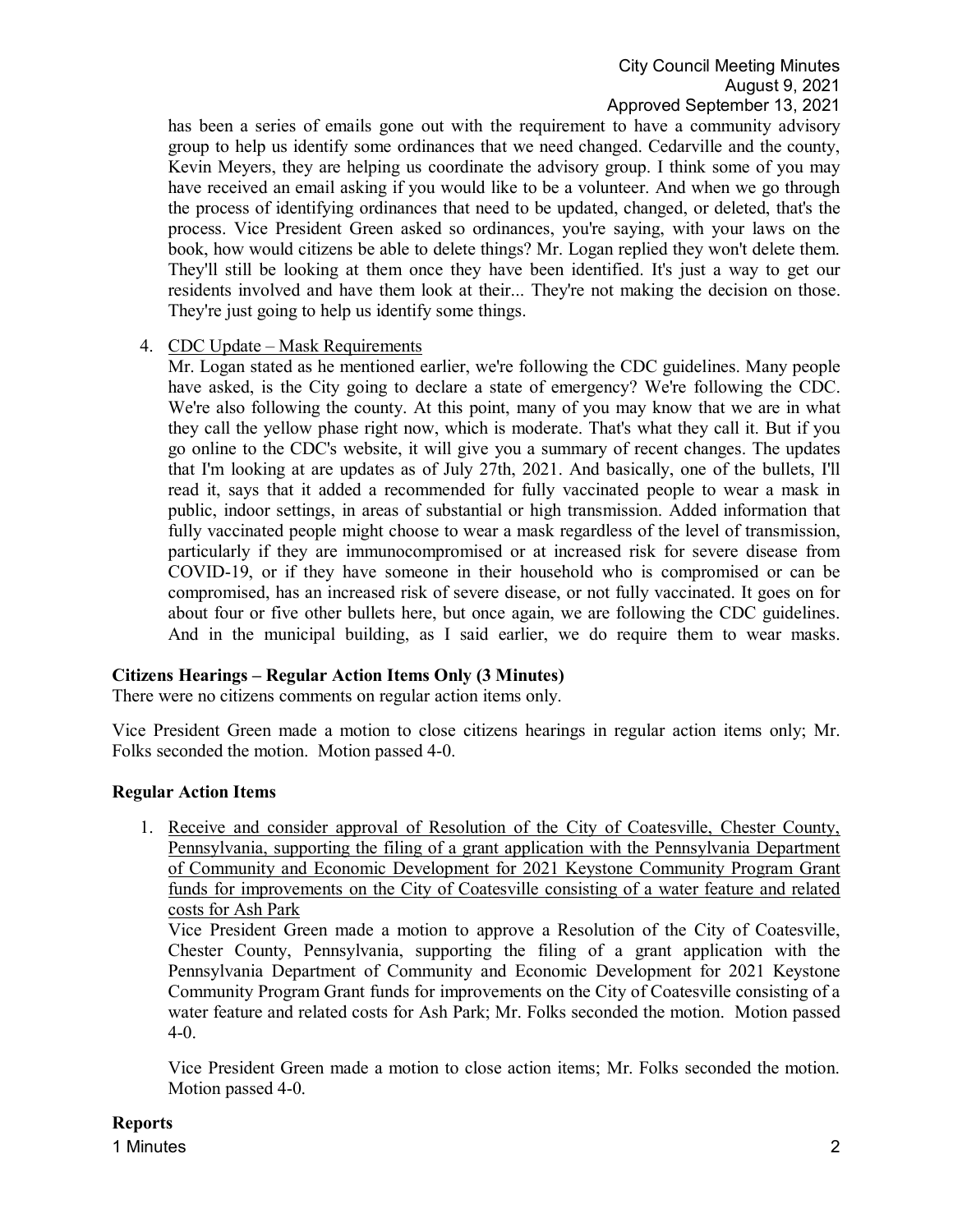# 1. Solicitor

President Lavender-Norris mentioned and acknowledged the solicitor is virtual as opposed to being here face to face. Mr. Verwey asked to defer his report to our next meeting when hopefully I will able to attend in person. President Lavender-Norris replied very well, no problem.

# 2. City Manager

Mr. Logan provide just a few updates. On June 11th, the City Administration met with Cedarville and toured the city to review damages caused by the June 8th, 2021 storm. Upon completion of the review, Cedarville prepared several cost assessments for repairs, which should be made to correct some of the damages. We are waiting on an update from the county on possible grant opportunities as part of those expenditures associated with storm damage. And I will keep the council members updated on that process there.

On July 15th, 2021, City Administration attended a Public Utilities Commission Field Conference, regarding the conversation of the 4th Avenue underpass into a ADA pedestrian access way as part of the construction of the new train station. [inaudible 00:14:42] were announced last month, and we anticipate construction to begin in Q1. This is the most, or I should say the long awaited and anticipated train station projects, which a lot of you and residents here have been waiting for more than 15 or 20 years. We are very excited that this finally happening.

The Route 30 and 82 realignment project, had run into some challenges on the west, or I should say the northwest side, which is closest to the Brandywine. There was a casing or pipe that was identified. That casing and pipe had to be removed, but before that one had to be made. And due to just delays in supplies and getting things done, MECO, which is our contractor for that, they have been waiting for that pipe to be delivered. In the meantime, MECO moved their particular operations to the south side, which they've completed the southwest side and the southeast side of sidewalk and inlet construction work. We were on the phone with them this morning, Mr. Huston and myself. It looks like they're about maybe a week or two away. The project is scheduled to be completed next month, but because it's been delayed for two weeks, we're probably going to add another six weeks for completion. So that will take us to mid-October.

Onto community updates. Saturday, August 27th, that Coatesville will partner with the new workforce and job creation company out of Exton. The company is called United Safety. They will host their first job fair in the City of Coatesville with, I should say in partnership with the City, from 12 to 4:00 PM. All job seekers are welcome. This is part of a series of workforce development initiatives that we create with a number of companies throughout the region. We have now partnered with Urban Outfitters, Morgan Truck Company, CTDI, Phytogenics and now United Safety. United Safety is located in Exton, and we're looking forward to a great relationship with them. We also have fliers. I think there's some out-front downstairs, both in English and in Spanish with the information for the August 28th job fair.

August 1st, SEPTA made its transition to service the bus route, which is known as the A line. The new line will be known as the SEPTA Route 135. That has begun service, and that service will take you from Coatesville to Exton. To the Exton Mall area. We are in discussions with them to see if there's going to be any improvement in terms of the frequency of the bus, but right now, I think that bus runs on the hour.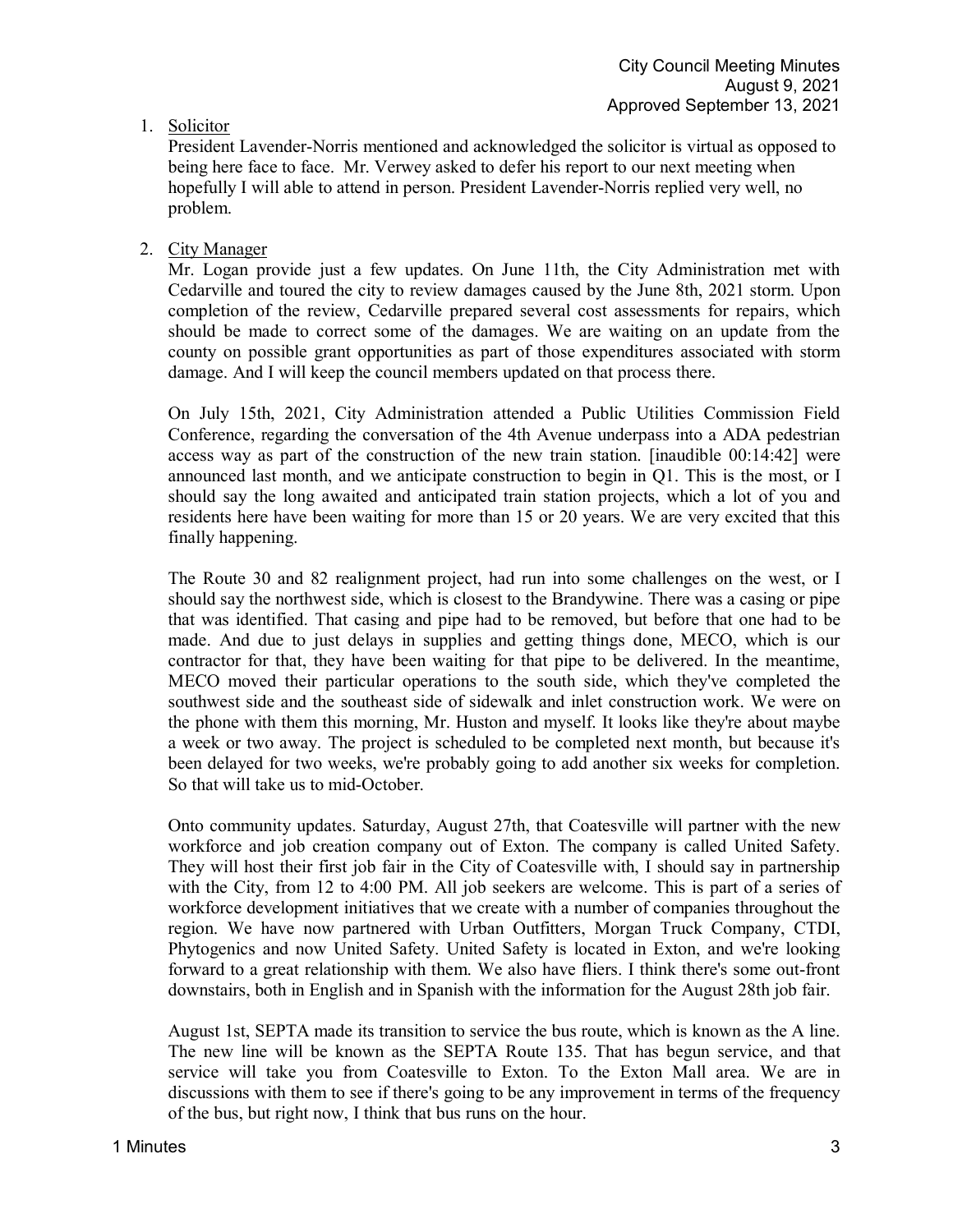Planning for the 2021 Grand Prix. Saturday, September 18th, with an 8:00 AM start. We're moving pretty good, and as far as the number of cars so far, we have approximately 20 cars registered and 12 motorcycles registered. Our goal is to get 62 registered for the September 18th event. On Friday, September 17th, that is going to be our first cruise in. Cars from all over will be just cruising up and down Lincoln Highway. They'll more than likely park either in Gateway Park or along the Lincoln Highway from 1st to 4th. The City is inviting that has a vintage car dating back from the 40s. From the 40s if you want to bring it out, 1975. And we hope to have a nice cruising night that Friday night. Sponsors are coming in. We still have opportunities for sponsorships and for vendors as well. Some of you had a table there in 2019. We hope to see you back. And if you want to give them your information, you can go to www.coatesvillegrandprix.org. Dot com. Sorry. Thank you. Dot com, not org. And we more than likely will request masks to be worn outdoors, but again, I think that's pretty much the norm all over. People have an option to wear a mask at the outdoor events this year.

Let's see. This past weekend, we had a Pop Up  $\&$  Shop, which that's a continue of a program that we launched about a year ago. The Pop Up  $\&$  Shop was designed to help local businesses basically scale up. We put them through training, a nine-week training program, and then we put them out at a pop-up shop to get experience in working with the public and selling the merchandise. It's a fun event every other Saturday from noon to four on 3rd Avenue and Lincoln highway. That's the location. The upcoming Pop Up  $\&$  Shops are August 21st, September 11th, and September 25th. Sorry.

The last thing I have is August 27th, the Sounds of Summer Jazz Festival kicks off in Abdala Park. All shows will be at Abdala Park this year. If you are interested in having a booth there, please contact City Hall. 610-384-0300. Ask for Barb. Barb will help you with the registration. And a peddlers license and a Health Department license is required for food vendors. That concludes my report this evening.

3. Assistant City Manager

Mr. Huston explained four weeks ago, I was really hoping not to have to talk COVID, but we're going to talk COVID to start off my portion. If you have not been to the new county website update at the Chester County Health Department, and you can see what Mr. Logan was talking about, the color coding. We are currently listed as moderate. On a level of two to four, we're the second level on. The last meeting on July 12th, we were at an incident of 37 per week. All of the sudden now, we're 254 a week, so we have had a dramatic rise in the last four weeks. Being a math guy, I look at 700% increase in four weeks in the amount of positives. That is 48.4% incidents per 100,000. 50 is where we move to yellow. So 48.4 to 50. We're very close to shifting over to the substantial category. The CDC is recommending that we move a change notice. So, right now, let's stay on the positive side and see how things are going. Vaccination rates in the county are 55% are fully vaccinated. That does include all ages. Even though kids under 10 are not being vaccinated, they're counting them in the overall population. So we reported a number a month ago that was higher than 55, but now we're adding the young children in, 15 down to zero. And that has brought the overall number of vaccinations down to 55%. 62% have at least one shot. The highest vaccination rates are in the over 60 category, which doesn't surprise. That's where the focus was early on. 90% of 60 and over in the county are vaccinated, are fully vaccinated or vaccinated once. In the City, we don't have a lot. You just heard from Mr. Logan on where we stand. You heard about the normal office hours. Please wear a mask when you come into see us. We won't talk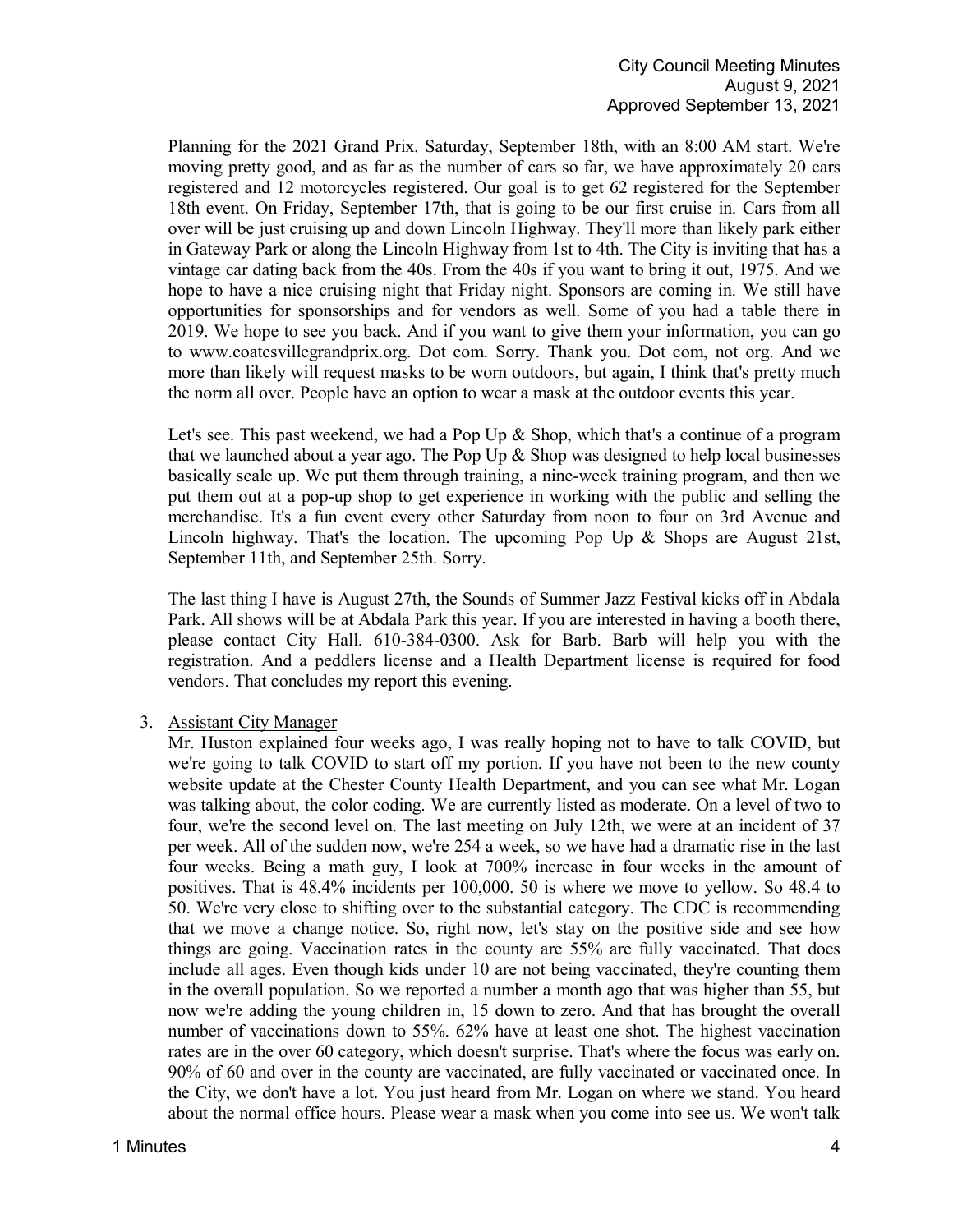to you behind glass like many places are, but when you're in the common area or in a meeting like this, we ask that you do wear a mask. All right? Thank you.

On the public works side, it's summertime. The grass seems to never stop. It just keeps growing. The weeds keep growing, so we keep the Public Works Department busy. We did have a small graffiti incident over the weekend. A chief and his CPD officers went out and cleaned the park, and we're going to finish off with Public Works, because some were... It penetrated the wood, and just the regular cleaners didn't get that. So, we're going to bring a little bit heavier duty cleaner to clean up that park space. So, yes. Public Works will follow up on that one.

In codes, I don't have a lot of specifics for you, but I know that our codes officers reported over 80 projects currently on their list. So, when you talk about the big projects in the city, there's also a lot of small ones. Mom and pops fixing this, sidewalks being fixed. So, we have over 80 projects currently going on in the city through the Codes Office. So that's actually a fairly good amount. The weather's been well, so we'll keep going.

Special events. The ones James did not mention is August 28th, it will be the 150th anniversary of the Washington Hose Fire Company, and they will be having a block party on from Lincoln to MLK Boulevard. And then they will shift over to the flats, where there will be a fireworks display at dusk. So that will be the 28th, and it runs from about 1:00 PM to about 9:00 PM from Washington, and then back down to the flats for fireworks. So that's the one big event that I had for you. Madame President, that's my report for tonight.

Vice President Green asked Mr. Huston. I've been trying to get numbers from the County. You said that the county is 63% vaccinated. Mr. Huston replied yes. Vice President Green explained we have been trying to find out what the numbers are here vaccinated, and it's just something that it's like pulling teeth trying to get that, because before we had the rise, if the city had 14 cases in the county, 12 of them would be Coatesville. And it's just so important, because even though the county is 62% vaccinated, here in our local municipality, we're very low in vaccinations. And that just speaks to the reason why we're adding more cases here than any other area in the county. So I don't know if you can get it, but I've been very unsuccessful in trying to get ahold of that number. Mr. Huston stated he can try for you, but I can tell you that on their webpage, they are not posting any municipalities anymore. It's all county-wide information. There're no more municipalities. Vice President Green stated I think that we really need to have that breakdown to really put forth a push. Mr. Huston stated he would reach out to the County Health Department tomorrow.

### 4. Police Department

Chief Laufer announced the total number of 911 calls, fortunately we did a decrease for calls for service through the radio room from 1866 in June down to 1611 for the month of July. So we had seen a spike in April, May and June, but it was good to see it come back down a little bit again in July. Hopefully that trend will continue for the remainder of the summer. So that was for our 911 calls for service. Then our total calls for service, which includes our station numbers for all things that occur here for walk-ins and so on and calls for service that don't come through the 911 center, we had a total of 2458 for the month of July down from 2645 for June. So once again, showing another decrease, and hopefully that will continue for the remainder of the summer. The rest of the statistics are in your packet or available on our website. For those that would care to look at these statistics, they're provided through the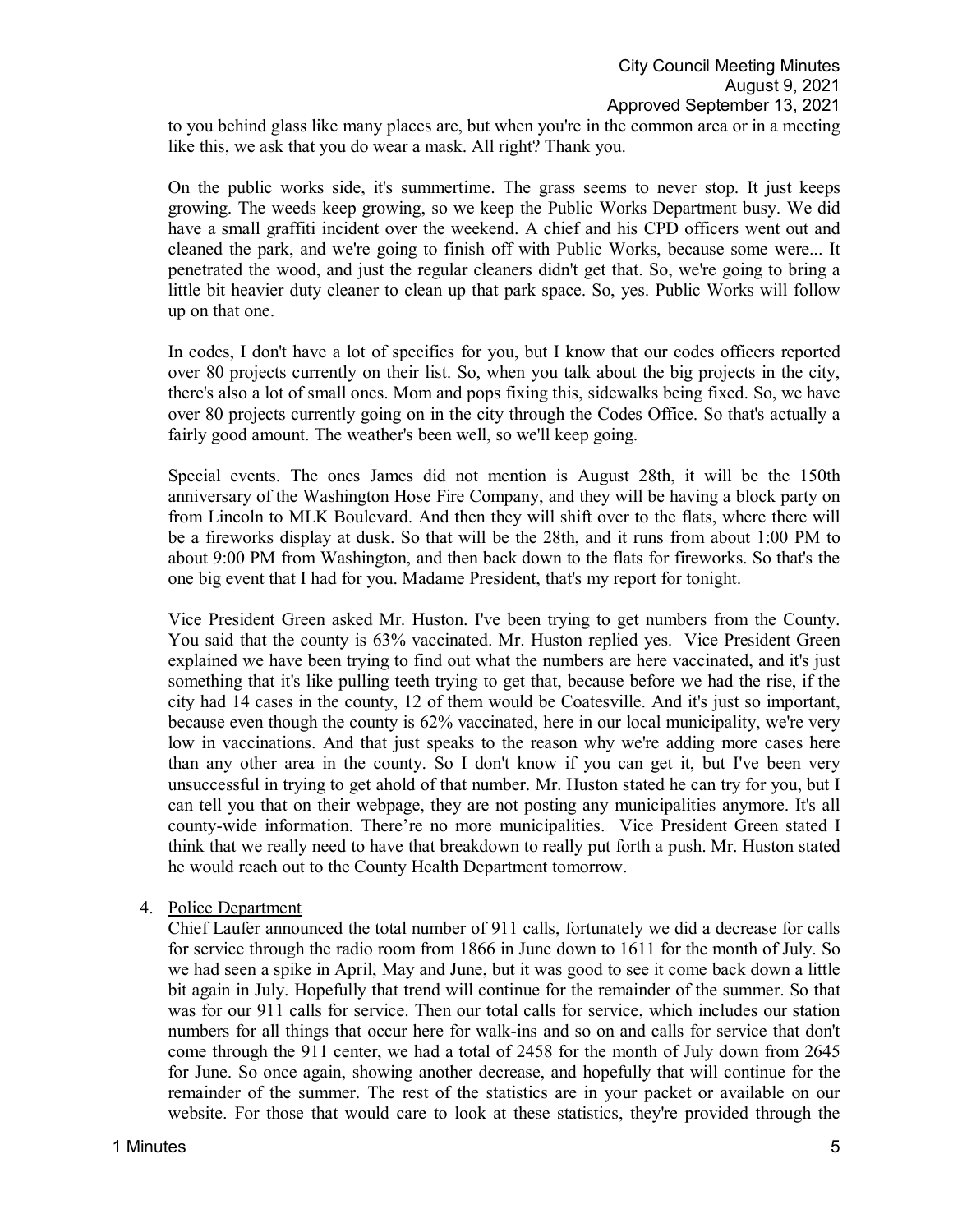county. Just some other highlights for June of 2021. We had four Narcan saves. We have seen an increase in the number of overdose that we're responding to over the last, I would say, 60 days. In particular, the last couple of weeks, we have seen quite a few overdose calls and unfortunately DOAs, so that is a little bit disturbing. So we had four Narcan saves just by the Police Department. That does not include the saves administered by EMS.

Also, we had another DA's task force on race injustice. Some of the council members attended. That was a follow-up to our first session, once again hosted by New Life in Christ and Dr/representative Dan Williams. We were encouraged by the discussion that had occurred in the breakout sessions doing our first meeting, and then we had a smaller group that sort of tried to drill down a little bit and tried to focus on those issues that were a common theme amongst all of the different breakout and discussion groups on the first night that we had the meeting there. So that was encouraging and we have some ideas of the direction we want to head, and we're working with different entities with Mr. Logan and with different entities in the District Attorney's Office trying to make sure that we keep this going in the right direction, and we're excited about that.

Also, just a quick note, Lieutenant Ollis was recognized this week by the PAVAAS, and don't ask me what that stands for, because I'm not 100% sure. But anyway, he was up in Lancaster County, was recognized by that organization. Dr. Nero from the library had actually put him in for the recognition, and let me see if I can bring up a picture here of the plaque. And it says on the plaque, it says we build a community brick by brick mural, from March 21st of 2015, commissioned by Dr. Nero for the Coatesville Library, presented to Ethiopia Ferguson and Lieutenant Roger Ollis. They are solid bricks in our community. That was a nice award received by Lieutenant Ollis, and that was earlier last week when he was recognized for that. So that was nice recognition for Lieutenant Ollis, who was recently promoted, as I think most are aware, recently promoted from a sergeant to lieutenant here in the Police Department, and he just continues to be such an important part of the community and an important part of our Police Department too. He doesn't like to be considered the face of our community policing initiative, but he likes to think that we try to push it down to all of the officers in the Department, but Roger truly does give more than could be expected of him, and his family does too. His lovely wife Michelle and his two kids, so we're very fortunate to him. We'd like to see him get the recognition.

## **Citizens Hearings Non-Agenda Items Only (3 Minutes)**

### Michael Rowan

Mr. Rowan announced he is the attorney for Millview Association. I'm here with Michael Richards. I'm the attorney for the association. Michael is the President of the association, and we're here tonight to ask City Council if you could take note of several problems that we're experiencing there. There's a lot of noise by motorized vehicles. I think most of them not street vehicles. I think they're dirt bikes or they're four wheelers. The noise is really, really loud. We have made a number of calls to the police. The police have responded. The difficulty is by the time the police get there, the vehicles are kind of vamoosed, but it's an issue that's really disturbing the peace in that area. We would appreciate anything that the Police Department or the City could do. Second, there is a streetlight on Regency Drive that has been down for probably two years, Michael? Mr. Richards stated it does need to be addressed or it needs to be fixed or replaced. Mr. Rowan stated that is something that is probably not a huge deal to do, but it is something that kind of takes away from the community. We're asking for the promised park signage at Millview Park. Currently there is no such signage. We were promised that there would be doggie stations. In other words, I guess bags, where you can take a bag and pick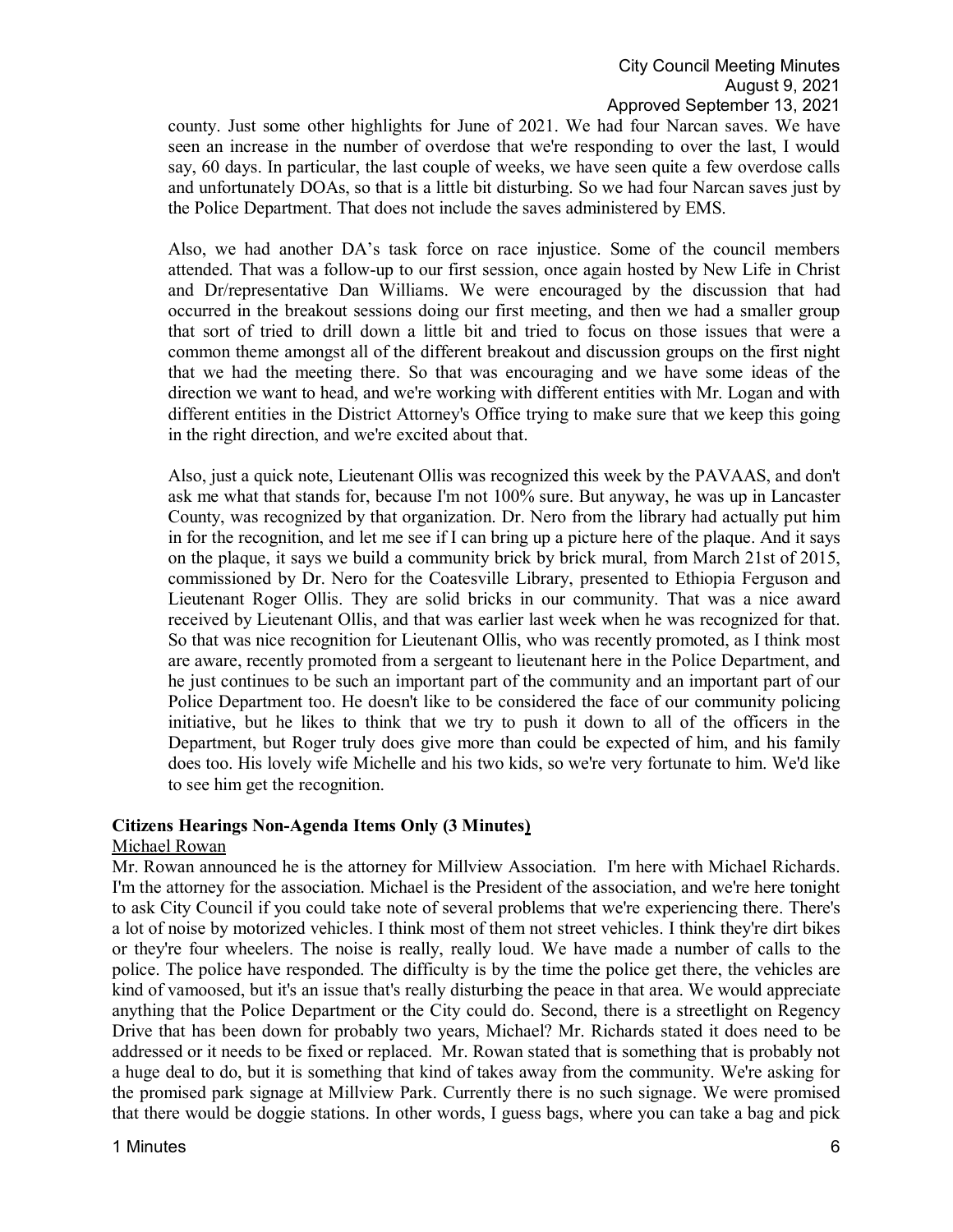up your dog's mess. That would be greatly appreciated. The area, there has been a noted improvement, but there is still a problem with littering. There really has been a noted improvement, but we would ask that within the community, if there could be signs posted like they are outside of the community that littering is an offense and a \$300 fined penalty. Mr. Richards asked for a greater police presence in the community. Just we love having police there, we love if they could park there and just hang out and see some of the things, because Coronet has become a raceway. They cruise up Coronet at 70 miles an hour sometimes and the motorcycles doing wheelies and cars as well. Vice President Green explained the doggie bags/design in park is Chetty. What I'm saying is that the doggie things were something I guess that amenities that he had mentioned to the homeowners when he was supposed to do the park, but he didn't do it. So, what I'm saying is, is that that's not something that we were obligated to do. Mr. Richards stated that that all we wanted to do is have a sign that says... And you could name the park anything you like. It's a City park. But right now, it's just a park and there's no rules. Mr. Scott from Public Works, has been working with us on the light.

#### Ronni Suber

Mr. Suber stated I've just got something quick to say. The only thing I'd like to say to the Council, we have a big problem in the city, and the problem that we have, we've got 17, 13-year-old kids and even older, they're around. They look like water guns, but they ain't water guns, and they real dangerous. It's a group of them. They be shooting at each other. One young guy got hit in the eye, and we're going to have a lot of people losing their eye, and I was hoping that the City can hurry up and put an ordinance in to stop them from having them, and it's an emergency. But if you see them out there, they be even running around in cars shooting at each other with the... They look like water guns, but I think they soak them and they get hard. They get hard after they put them in there, and they shoot like machine guns. And there's a bunch of them. The crowd is getting bigger and bigger and bigger with them. Mr. Folks stated we was just talking about that. Vice President Greens stated she saw them during the carnival. Mr. Suber said I mean, if you ride around late at night, they go at night, and they just around shooting at each other. So, there's something that needs to be like an emergency. See if you can put an ordinance on them to stop them from having them or something, because a lot of kids or whoever, grown-ups or whatever, they're going to lose their eyes. And I think they order them on Amazon. They cost \$85 and they say they get glasses with them, but they don't wear their glasses. But it's a group of them and it's really real bad. I just wanted to bring that attention to the council and hope that they can do something about it before a lot of people lose their eye. Mrs. Hunt asked Mr. Suber if there more of a targeted area where they are? Mr. Suber replied No, they all over now. I mean. A lot of them be hanging around 6th Avenue, but when you ride around, you just see a lot of them walking around the streets. There's license to carry, but if there ain't no ordinance against them, somebody going to really get hurt. Chief Laufer announced there is an Ordinance against pellet guns and BB Guns. Mr. Suber replied but they ain't pellet guns. They shoot like rubber bullets, because I think if you put them in the water, you've got to have them in the water for a while and they soak, and after they soak, they get real hard, and they're really hard, so. Vice President Green stated they have been shooting them Scott School, because they can be ducking and diving. Mr. Suber said I mean right now, they shooting them everywhere. I mean, I was running through yesterday, and I've seen one car going one way and another going the other way and they was shooting at each other. But it's getting bad. Vice President Green stated they aren't real guns though. Mr. Suber stated no, but somebody said that they got hit with one and it hurt. But that's why I'm saying, if you all can... I'm not telling you how to do your job, but if you all can put the speed up and see what you all can do to stop it, because it's getting to be a big problem. And a lot of kids, they're clever now and they know how to get their friends to order on Amazon or whatever, and then they sell them to each other. So, I mean, it's really getting to be a big problem, but that's all I got to say for right now. Thank you.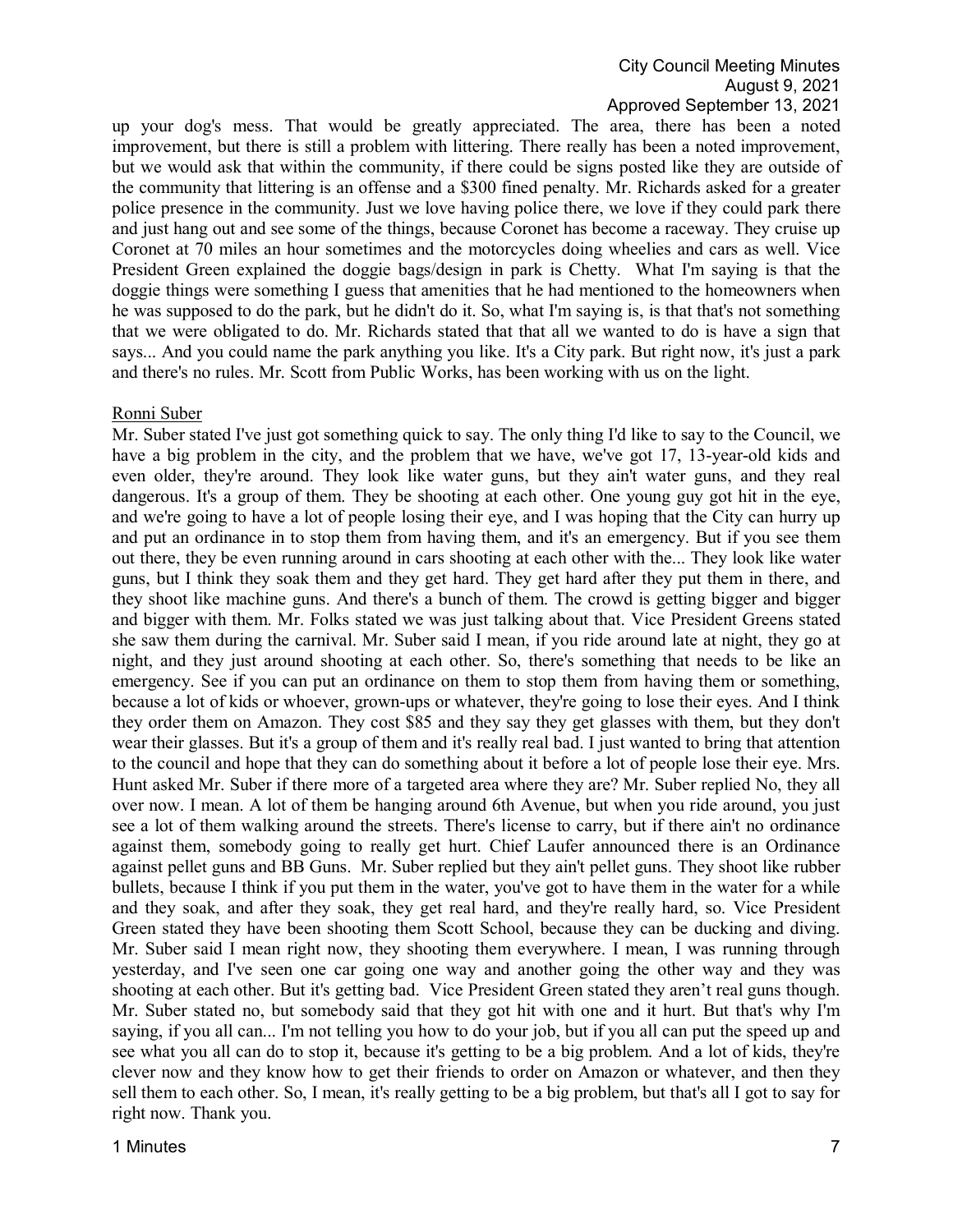Vice President Green made a motion to close citizens hearings on non-agenda items only; Mrs. Hunt seconded the motion. Motion passed 4-0.

## **Special Events**

There are no special events at this time.

### **Council Comments**

Mr. Folks stated I guess it's the first. I don't know, but I'm just glad it happened. To the ones that came out tonight, thank you for being involved in our city. Thank you for your comments. Just thank you. Keep coming back. We appreciate you. Have a good night.

Mrs. Hunt wished everyone a good evening, everyone. It's good to see you all. It's good to be on the early side of the clock. It's just good to be here. I just want us to just keep in mind that COVID is real. We have to continue to be safe, we have to continue to wear our mask and encourage others to do so as well. And if you're not vaccinated, I just encourage you to get vaccinated. It can do nothing but help in the long run, so I just encourage you. There's a lot of myths about it that scare people off from doing it, but our communities are suffering because of the lack of vaccinations that are available. Well, that are being taken advantage of. They are available, we're just not taking advantage of them. So I just encourage you if you know someone that hasn't been, or even if you're not, to consider it, because it really does help. It may not prevent you from getting COVID, but they say that it will lessen the effect of it if you're vaccinated. So I just encourage us to do that and continue to come out to our meetings and support us and we're here. Thank you. Again, thank you to our staff for the good job that you do. Yeah.

Mr. Folks asked if he could say something about COVID is real as you know. I have great grandchildren, one and six. They have COVID. And it's hard to look at them on the FaceTime, because even though I'm vaccinated, I won't go now. To hear them call, one and six, it kills me that people won't get vaccinated. Please get vaccinated. Thank you.

Vice President Green thanked everyone for coming out. I tell you, these dirt bikes and motorcycles are terrible. They're terrible everywhere. And they're doing wheelies, and I'm so afraid that someone's going to kill themselves, but they're everywhere, all throughout the city. And I was driving and the guy was doing a wheelie from 8th Avenue, all the way up over the bridge. I was so afraid, and he didn't care how fast he was going and he was right in traffic. And if anything, sudden happened, he could have been hurt seriously. And they make you nervous driving. It's like you don't even know what to do. How we combat that or how we fix that, it's just a matter of catching them. By the time you call the police, they're gone. Maybe cameras. I don't know, Chief. But cameras and viewing them, you would be able to go later, because I don't think the police would want to get into a chasing situation with them. But if there were cameras, would you be able to view the camera and then try to find out who it is? Chief Laufer replied yes. Vice President Green asked if we confiscate the bike if it's not registered, or? Chief Laufer replied yes. Vice President Green replied okay. That's the solution or one of the solutions, but it's a problem all over the city. They're just riding and they're noisy. You know what I mean? I could tell the time in the neighborhood. I could tell that it's 9:30, because every night at 9:30, here they come. It's like clockwork. They plan it that way, so I understand what you're going through and how hard it is. But we just have to figure out a way of being able to catch up to them. And thank you everyone for coming, and continue to come out and take advantage of some of the activities or Jazz Festival, or Summer Music Series starts the 27th, which is going to be a good time. I can't wait. Thank you again.